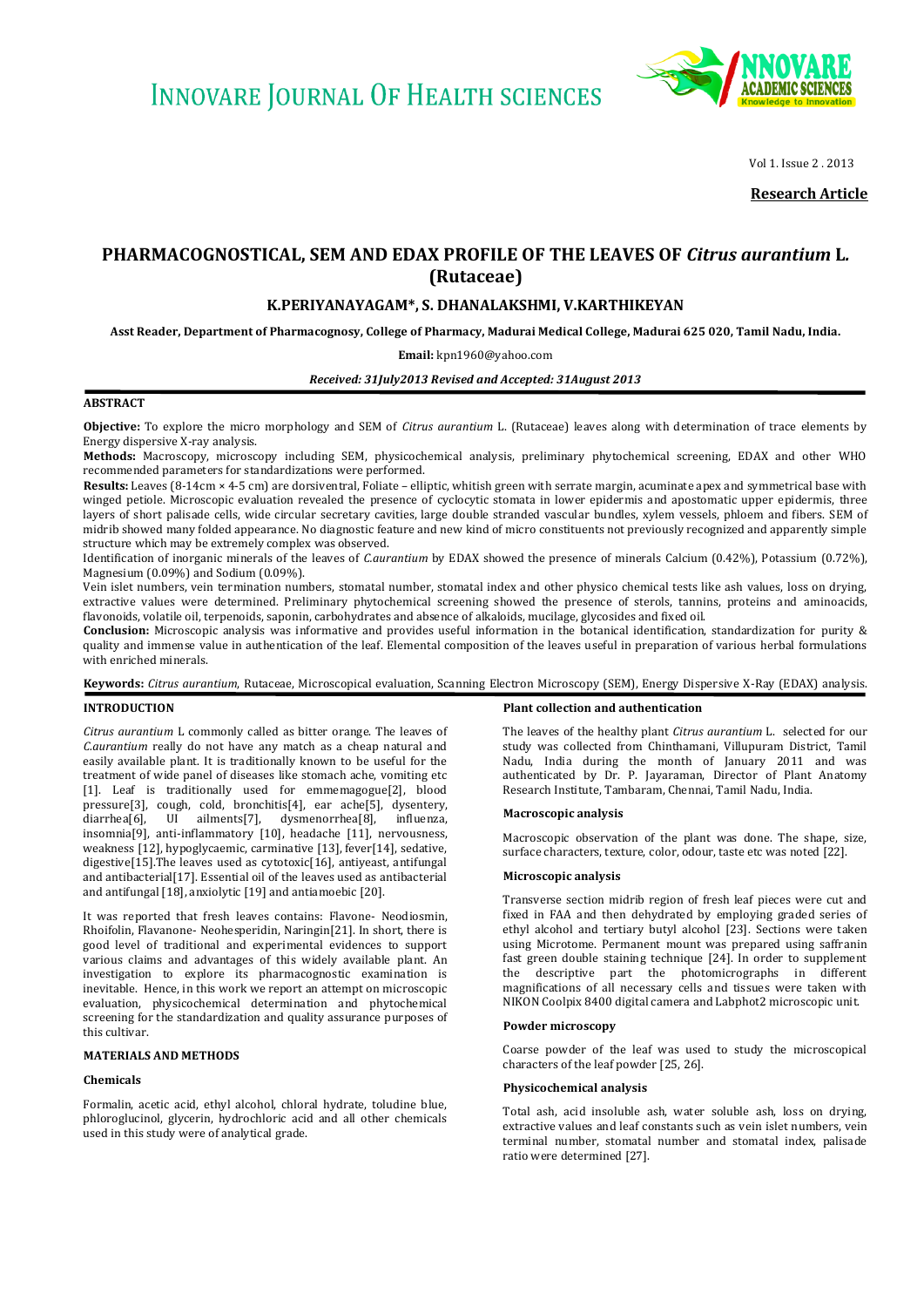### **Preliminary phytochemical screening**

Preliminary phytochemical screening was carried out to find out the presence of various phytoconstituents using standard procedure [28].

### **Scanning electron microscopic study**

Scanning electron microscopy is a complementary technique and importance in pharmacognostic evaluation [29].

#### **SEM sample preparation**

Sample for SEM analysis were mounted on the specimen stub using carbon adhesive sheet. Small sample were mounted with 1sq. cm glass slide And kept in carbon adhesive sheet.. Samples were coated with gold to a thickness of 100 AO using Hitachi vacuum evaporator. Coated sample were analyzed in a Hitachi Scanning electron Microscope 3000 H model.

# **Elemental analysis by EDAX**

EDAX is a non destructive technique and can be used for multiple sampling in various parts of the plant and can also provide information from an area of fewer nanometers. This is very useful to characterize the crystals and other inclusions like trace elements [30].

### **RESULTS**

### **Macroscopy**

*C.aurantium* is a tree with greenish white, glabrous shoots. Leaves (8-14cm × 4-5 cm), dorsiventral, foliate – elliptic, serrated margin and whitish green in colour, acuminate apex and symmetrical base with winged Petiole. Flower bisexual, pure white. Stamens 20-30. Fruit globose, generally oblate, not mamillate, usually orangecoloured; rind loose or adherent; Pulp sweet, yellow, rarely red (Fig 1).



**Figure 1: Habit of** *C. aurantium* **L.**

# **Microscopy of the leaf**

Transverse section (T.S) of the leaves through the midrib showed the following tissue systems.

**Shape:** Leaves are dorsiventral with prominent midrib, Foliate to elliptic, acuminate. In transactional view it is Prominent elevated round in shape, 630μm thick, 300µm wide adaxial side and comparatively less thick abaxial side. (Fig 2)



### **Figure 2: Dorsal and ventral view of the leaves of** *C. aurantium*

**Epidermis:** Upper epidermal cells Squarish thick walled with smooth cuticle. Polygonal in surface view with thick straight wall. Apostomatic. Lower epidermal cells were thick with papillate surface due to cuticular outgrowth slightly wavy larger cells.

**Mesophyll:** The mesophill is differentiated into adaxial zone of three layers of short palisade cells and wider abaxial zone of compact layers of spongy parenchyma with wide air chambers in the middle part vascular strands of lateral veins are present. Wide circular secretary cavities surrounded by fairly thick spindle shaped epithelial cells (200 µm diameter) with amorphous inclusion. Exclusively abundant prismatic calcium oxalate crystals. The distribution pattern is characteristic. They are located in sub epidermal layers of adaxial epidermis. The cell bearing crystals are wide circular filled with mucilage and called as crystal Idioblast. Vascular system is large and double stranded. Several short, compact, parallel rows of xylem (both vessel and fibre).The vessels are angular to circular and thick walled 1 µm wide. Phloem present as thick is beneath the abaxial bundle and outside the xylem of abaxial strand. Ground tissue made up large thin walled compact parenchyma cells (Fig. 3).





**Petiole:** Transverse section of petiole is round. Flat on the abaxial side and semicircular on the adaxial side, 1.7mm thick, 1.8mm wide. Epidermis made by thin cubicle cells. Vascular strands were closed hollow cylinder 1mm in diameter. Xylem occurs as long uniserriate parallel xylem elements containing both vessels and fibres. Phloem occurs as continuous like thick sheath all around the xylem cylinder containing phloem elements and phloem parenchyma. Calcium oxalate druses prismatic crystals present in normal cells not modified into Idioblast unlike in Lamina. Ground tissue parenchymatous in nature. Secretary cavities especially more in adaxial part and similar as in lamina (Fig. 4).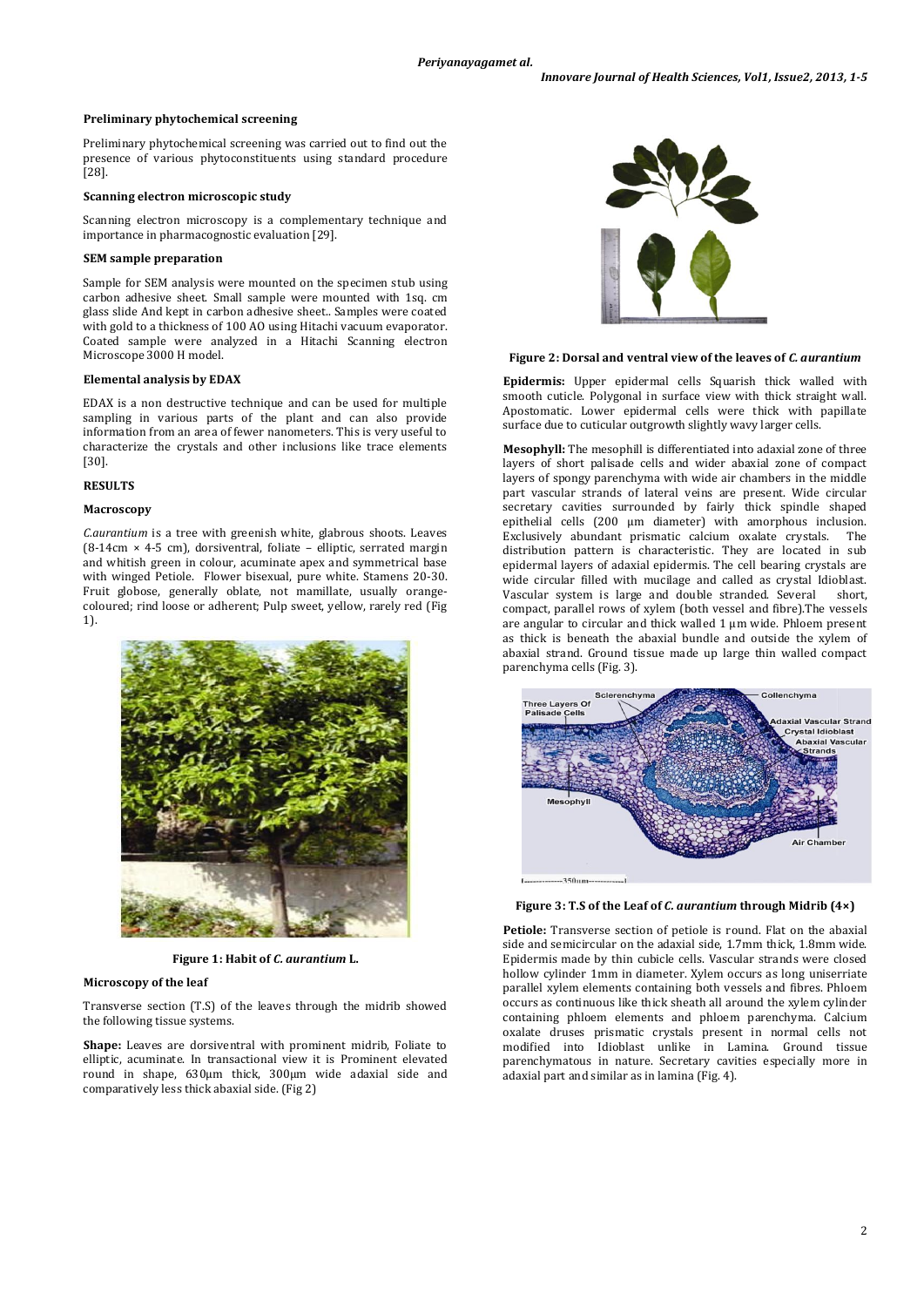

**Figure 4: T.S of the Petiole**

**3.3 Powder microscopy:** The analysis of the dried powder of the leaf showed parenchyma cells; epidermal cells with cyclocytic stomata, secretary cavities, crystal idioblast, prismatic cells druses, collenchyma, fibes, xylem, phloem were noticed (Fig 5).



**Figure: 5 Powder Microscopy of** *C. aurantium* **Leaves**

### **Physicochemical analysis**

Physicochemical parameters were found as follows: total ash 9.82%w/w, acid insoluble ash 1.8, water soluble ash 5.4 %w/w, ethanol soluble extractive value 0.68 %w/w, water soluble extractive value 7.58%w/w, petroleum ether soluble extractive 0.48%, loss on drying 1.9%w/w and foreign organic matter was nil. Leaf constants were as follows vein islet number 3.38, vein termination number 6, stomatal number (lower epidermis) 67.75, stomatal index (lower epidermis) 16.42 and palisade number 3.25.

# **Preliminary phytochemical screening**

Preliminary phytochemical screening showed the presence of flavonoids, terpenoids, sterols, tannin, volatile oil, saponins, proteins and amino acids, carbohydrates, reducing sugars, and absence of alkaloids, cyanogenetic glycosides, anthroquinone glycosides, cardiac glycosides, mucilage and fixed oil.

#### **SEM of leaf**

Scanning Electron Microscopy of midrib showed many folded appearance. No diagnostic feature and new kind of microconstituents not previously recognized and apparently simple structure which may be extremely complex was observed (Fig 6).





**Figure 6: SEM Analysis of Leaf**

#### **EDAX analysis of leaf**

Energy dispersive X- ray analysis (EDAX) showed the presence of minerals Calcium (0.42%), Potassium (0.72%), Magnesium (0.09%), and Sodium (0.09%).

### **DISCUSSION**

Sensory evaluation plays a key role in determining the suitability or denunciation of a crude drug. Organoleptic testing of a crude drug is mainly for qualitative evaluation based on the observation of morphological and sensory profile [30]. In this report, various morphological, microscopical, physicochemical standards have been developed. Hence we have undertaken this study to serve as a tool for developing standards for identification, quality and purity of *C. aurantium* leaves.

Adulteration and misidentification of crude drugs can cause serious health problems to consumers and legal problems for the pharmaceutical industries. The introduction and implementation of new Good Manufacturing Practices (GMP) in quality control of raw materials, intermediates and finished products of botanical origin. The initial step in quality control of medicinal plants is ensuring the authenticity of the desired species for the intended use. It can be conducted via a variety of techniques, namely macro and microscopic identification and chemical analysis especially description of microscopic botanical aspects to determine definitively the proper species of plant material while it is still in its non extracted form. The observation of cellular level morphology or anatomy is a major aid for the authentication of drugs. These characters are especially important for identification of powdered drugs, because in these cases most of the morphological diagnostic features are lost [31]. Microscopic evaluation is one of the simplest and cheapest methods for the correct identification of the source of the materials [32]. The macroscopic and organoleptic characters of the leaf can serve as diagnostic parameters [33]. Presence of cyclocytic stomata in the lower epidermis, where the stoma was encircled by three inner whorls, 5 or 6 outer whorls of subsidiary cells. 3 or 4 layers of collenchyma were present beneath both the epidermis. Large double stranded vascular bundles were seen.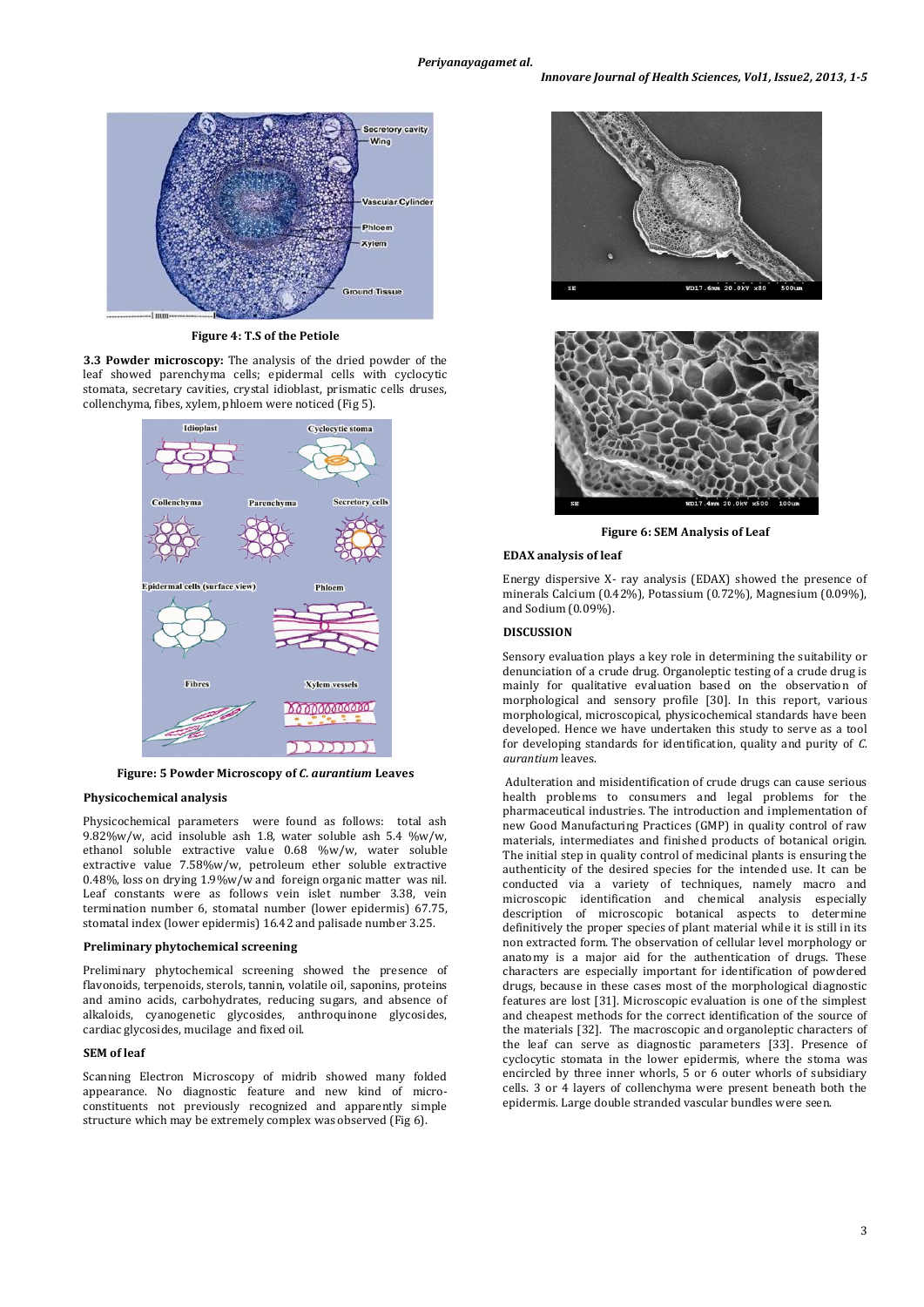A characteristic three layers of short palisade cells and wide abaxial zone of compact layers of spongy parenchyma with wide air chambers in the middle part were observed. Wide circular secretary cavities surrounded by fairly thick spindle shaped epithelial cells with amorphous inclusion were present. A characteristic exclusively abundant prismatic calcium oxalate crystals distributed in sub epidermal layers of adaxial epidermis were noticed. Polygonal vein islets with thick vein boundaries and distinct dendroid vein termination were present. The outline of petiole was almost round. Flat on the abaxial side and semicircular on the abaxial side. Secretory cavities are more in adaxial side. Calcium oxalate druses and prismatic crystals were present in normal cells not modified into idioblast unlike in lamina was characteristic feature. The scanning electron microscopy study showed the above structures in 3D view.

The physical constant evaluation of the drug is an important parameter in detecting adulteration or improper handling of drugs. The ash values are particularly important to find out the presence or absence of foreign inorganic matter such as metallic salts and or silica (earthy matter). Acid insoluble ash provides information about non-physiological ash produced due do adherence of inorganic dirt, dust to the crude drug. Increased acid insoluble ash indicates adulteration due do dirt, sand (or) soil [34]. The extractive values are primarily useful for the determination of exhausted or adulterated drug and helpful in the detection of adulteration [35]. Phytochemical evaluation and molecular characterization of plants is an important task in medicinal botany and drug discovery [36]. Preliminary phytochemical screening showed the presence of sterols, flavonoids, terpenoids, saponins, volatile oil, protein and aminoacids, reducing sugars, carbohydrates, and absence of alkaloids, fixed oil, mucilage and glycosides. It is also used often as diagnostic feature to avoid misleading by over simplified descriptions and one may find new kinds of microstructures not previously recognised and apparently simple structures may be extremely complex. SEM plays a vital role when a specimen needs to be satisfactorily defined in terms of characters. For most biological materials, maximum information is obtained by employing light and electron microscopy jointly and an attempt was made by applying SEM [37]. Scanning Electron Microscopy of midrib showed many folded appearance. No diagnostic feature and new kind of microconstituents not previously recognized and apparently simple structure which may be extremely complex was observed. Trace elements are considered the "inorganic switches" in various medicinal systems. This concept has gained ground in Ayurveda and the traditional Indian medicinal systems [38]. Mineral contents of various medicinal plants correlated with their therapeutic action by numerous studies [39, 40]. Energy dispersive X- ray analysis (EDAX) showed the presence of minerals Calcium (0.42%), Potassium (0.72%), Magnesium (0.09%), and Sodium (0.09%).

### **CONCLUSION**

The present work was undertaken with a view to lay down standards which could be useful to detect the authenticity of this medicinally useful plant *Citrus aurantium* leaves to control various diseases. Microscopical evaluation, XRF and physicochemical standards and preliminary phytochemical reports can be useful to substantiate and authenticate drug.

### **Conflict of interest statement**

We declare that we have no conflict of interest.

### **ACKNOWLEDGEMENT**

The author thanking for all helping hands particularly Dr. Stephen, Department of Botany, American college, Madurai for plant authentification and Dr. P. Jayaraman, Director of Plant Anatomy Research Institute, Tambaram, Chennai for Microsopical studies.

# **REFERENCES**

1. Anonymous. Wealth of India Raw materials. Ca-Ci, Vol III. National Institute of Science Communication and Information Resources (NISCAIR), CSIR: New Delhi; 2005.

- 2. Morton JF. A survey of medicinal plants of curacao. Econ Bot1968; 22: 87-92.
- 3. Comerford SC. Medicinal plants of two mayan healers from San andres, Peten, Guatemala. Econ Bot1996; 50(3): 327-36.
- 4. Whistler WA. Traditional and herbal medicine in the Cook Islands. J Ethno pharmacol1985; 13(3): 239-80.
- 5. Gurib-Fakim A, Sweraj MD, Gueho J, Dullo E. Medicinal plants of Rodrigues. Int J Pharmocog1996; 34(1): 2-14.
- 6. Hedberg I, Hedberg O, Madati PJ, Mshigeni KE, Mshiu EN, Samuwlssom G. Inventory of plants used in traditional mediine in Tanzania. Part III. Plants of the families' Papilionaceae-Vitaceae. J Ethno Pharmacol1983; 9(2/3): 237-60.
- 7. Coe FG, Anderson GJ. Screening of medicinal plants used by the Garifuna of Eastern Nicaragua for Bioactive compounds. J Ethno Pharmacol1996; 53: 29-50.
- 8. Browner CH. Plants used for reproductive health in Oaxaca, Mexico. Econ Bot1985; 39(4): 482-504.
- 9. Darias V, Bravo L, Barquin E, Herrera DM, Fraile C. Contribution to the ethnopharmacological study of the Canary Islands. J Ethno Pharmacol 1986; 15(2): 169-93.
- 10. Cha S. Potential anticancer medicinal plants. A statistical evaluation of their frequencies of appearance in oriental medicine formulation. Korean J Pharmacog1977; 8: 1.
- 11. Weniger B, Rouzier M, Daguilh R, Henrys D, Henrys JH, Anton R. Popular medicine of the central plateau of Haiti. Ethnopharmacological Inventory. J Ethno Pharmacol1986; 17(1): 13-30.
- 12. Glron LM, Freire V, Alonzo A, Carceres A. Ethanobotanical survey of the medicinal flora used by the Caribs of Guatemala. J Ethno Pharmacol 1991; 34 (2/3): 173-87.
- 13. Darias V, Abdala S, Martin D, Ramos F. Hypoglycaemic plants from the Canary Islands. Phytother Res Suppl. 1996; 10: S3-S5.
- 14. Barrett B. Medicinal plants of Nicaragua's Atlantic coast. Econ Bot1994; 48 (1): 8-20.
- 15. De-feo V, Senatore F. Medicinal plants and phytotheraphy in the Amalfitan coast, Salerno province, Campania, Southern Italy. J Ethano Pharmacol1993; 39(1): 39-51.
- 16. May G, Willuhn G. Anti viral activity of aqueous extracts from medicinal plants in tissue cultures. Arzneim-Forscb1978; 28(1): 1-7.
- 17. Verpoorte R, Dihal PP. Medicinal plants of Surinam IV. Antimicrobial activity of some medicinal plants. J Ethno Pharmacol1987; 21(3): 315-18.
- 18. EL-Keltawi NEM, Megalla Se, Ross SA. Antimicrobial activity of some Egyptian aromatic plants. Herbo Pol 1980; 26(4): 245-50.
- 19. CarvalhoFreitas MIR, Costa M. Anxiolytic and sedative effects of extracts and essential oil from *Citrus aurantium* L. Biol Pharm Bull 2002; 25(12): 1629-33.
- 20. De blasi V, Debrot S, Menoud PA, Gendre L. Schowing J. Amoebicidal effect of essential oils *in vitro*. J Toxicol ClinExp 1990; 10(6): 361-73.
- 21. Rio JAD, Benavente O, Castillo J, Borrego F. Neodiosmin, a flavone glycoside of *Citrus aurantium*. Phytochemistry 1992; 31(2): 723-24.
- 22. Kokate CK, Gokhale SB, Purohit AP. Pharmacognosy. 46th Edn. NiraliPrakashan: New Delhi; 2010. A.1-6.
- 23. Asokan J. Botanical microtechnique principles and practice.1st edn. Plant anatomy research centre: Chennai; 2009.